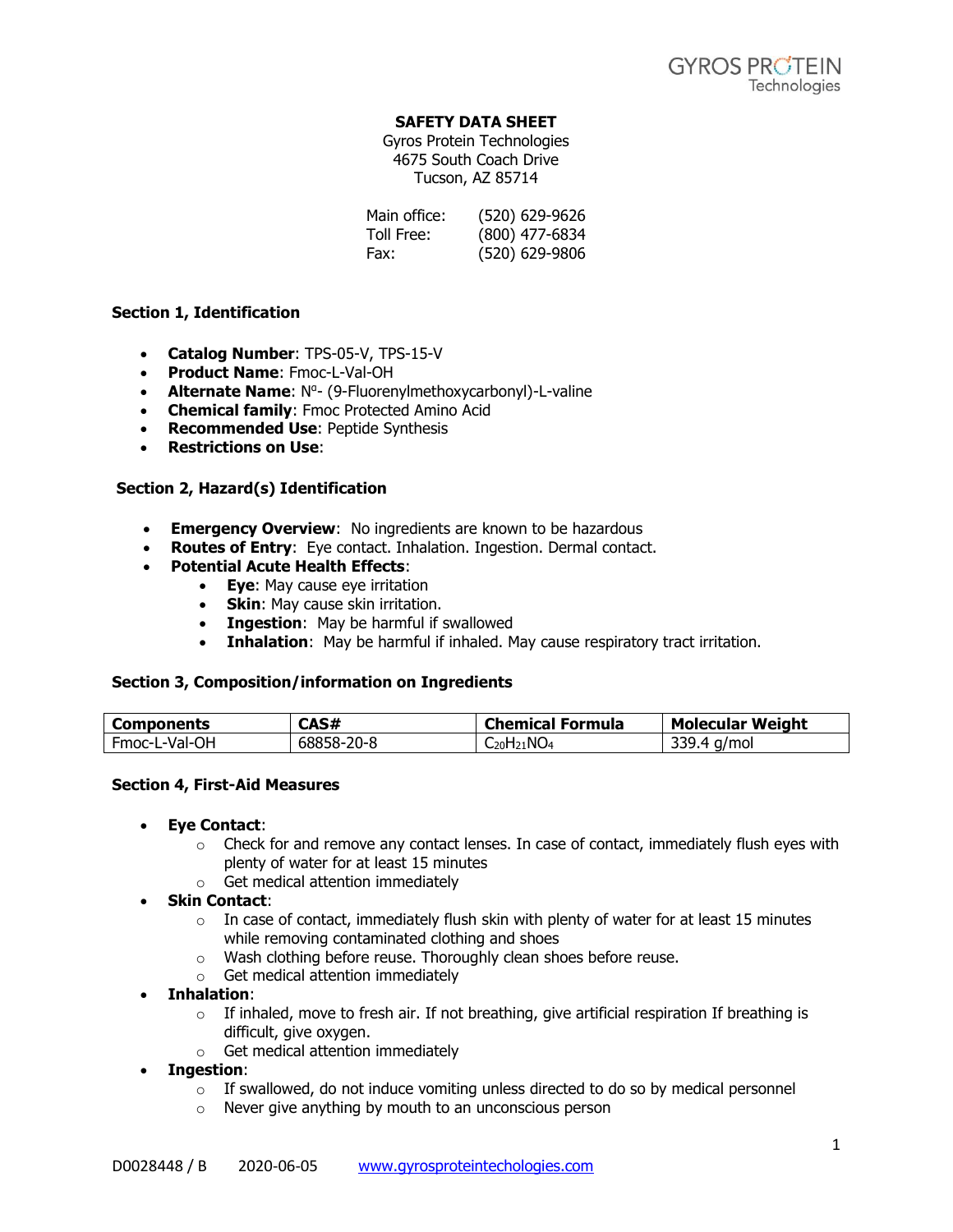o Get medical attention immediately

# **Section 5, Fire-Fighting Measures**

- **Suitable Extinguishing Media**:
	- o Water spray
	- o Dry Chemical
	- o Alcohol-resistant foam
	- o Carbon dioxide
- **Special Exposure Hazards**:
	- $\circ$  Hazardous decomposition products formed under fire conditions. Carbon oxides, nitrogen oxides
- **Special Protection Equipment for Firefighters**:
	- o Compressed air/oxygen apparatus

## **Section 6, Accidental release measures**

- **Person-related precautionary measures**:
	- $\circ$  Avoid substance contact. Avoid formation/inhalation of dusts. Avoid breathing vapors, mist or gas
- **Environmental protection measures**:
	- $\circ$  Do not allow to enter drains.
- **Procedures for cleaning/absorption**:
	- o Sweep up and shovel. Keep in suitable, closed containers for disposal

# **Section 7, Handling and storage**

- **Handling**: Provide appropriate exhaust ventilation at places where dust is formed. Normal measures for preventive fire protection.
- **Storage:** Keep container in a cool, dry, well-ventilated area. Keep closed tightly. Store between  $+2$  to  $+8$ <sup>o</sup>C

# **Section 8, Exposure Controls/Personal Protection**

- **Personal Protection:**
	- **Eye protection**: Use equipment for eye protection tested and approved under appropriate government standards such as NIOSH (US) or EN 166(EU).
	- **Hand protection**: Handle with gloves. Gloves must be inspected prior to use. Use proper glove removal technique (without touching glove's outer surface) to avoid skin contact with this product. Dispose of contaminated gloves after use in accordance with applicable laws and good laboratory practices. Wash and dry hands.
	- **Respiratory protection**: Required when dusts are generated. Filter P 2 (acc. To DIN 3181) for solid and liquid particles of harmful substances.
	- **Skin and body protection**: Choose body protection in relation to its type, to the concentration and amount of dangerous substances, and to the specific work-place., The type of protective equipment must be selected according to the concentration and amount of the dangerous substance at the specific workplace.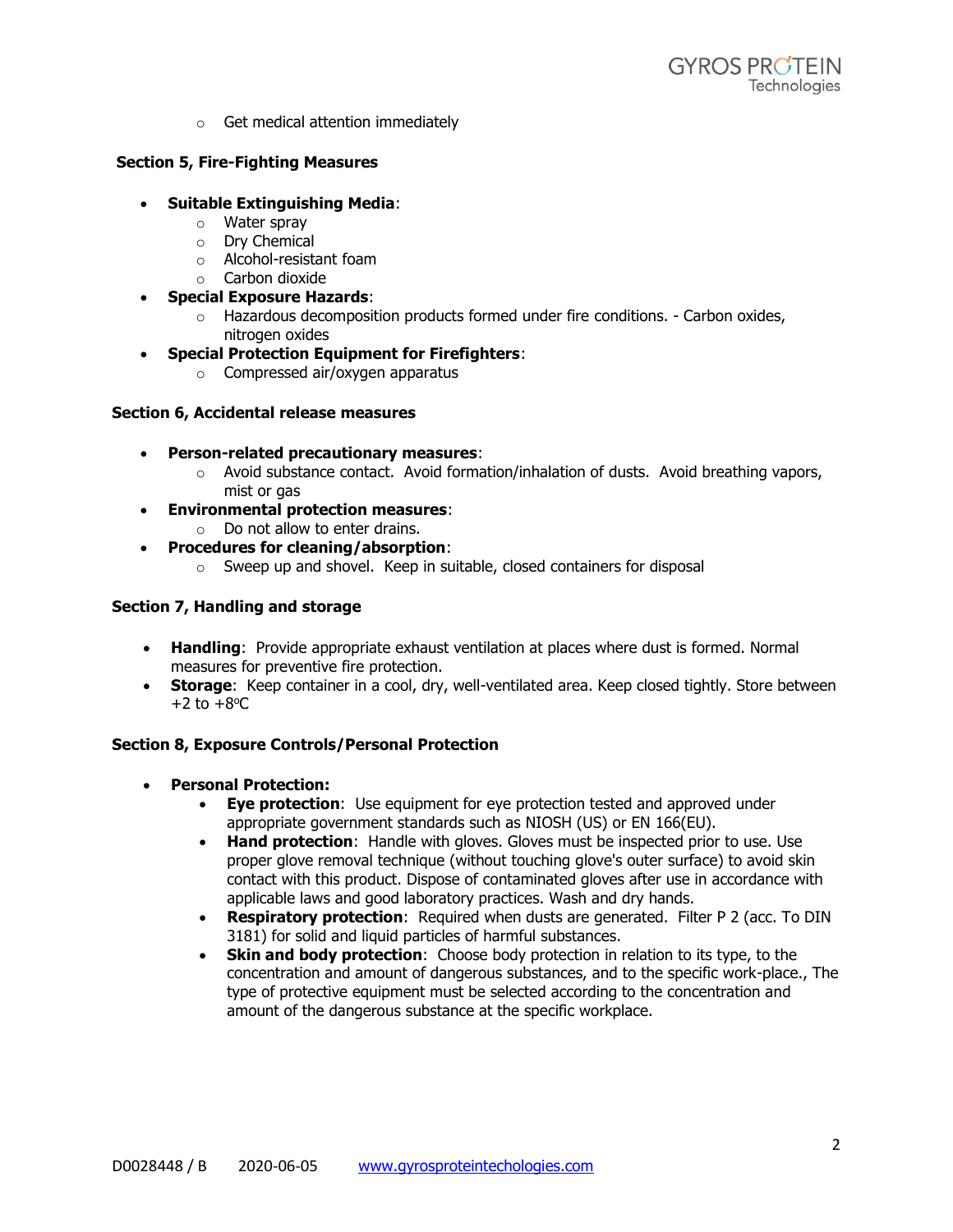## **Section 9, Physical and Chemical Properties**

| $\bullet$ | <b>Physical Appearance:</b> | Solid, white to off white |
|-----------|-----------------------------|---------------------------|
| $\bullet$ | Odor:                       | NА                        |
| $\bullet$ | <b>Boiling Point:</b>       | NА                        |
| $\bullet$ | <b>Melting Point:</b>       | 143-144°C                 |
| $\bullet$ | Vapor Pressure (mmHg/70°F): | NА                        |
| $\bullet$ | Vapor Density (Air = $1$ ): | NА                        |
| $\bullet$ | <b>Specific Gravity:</b>    | NА                        |
| $\bullet$ | Solubility:                 | NА                        |
|           |                             |                           |

### **Section 10, Stability and Reactivity**

- **Stability**: Stable under recommended storage conditions.
- **Reactivity/Hazardous Decomposition Products**: Hazardous decomposition products formed under fire conditions. - Carbon oxides
- **Conditions/Materials to Avoid**: Strong oxidizing agents

### **Section 11, Toxicological information**

- **Acute Toxicity**:
	- o LD50 Oral Rat: NA
	- o LC50 Inhalation Rat: NA
- **Chronic Toxicity**:
	- o Carcinogenicity (TLV): NA
	- o IARC Classification: NA
- **Routes of Exposure**:
	- o Ingestion, inhalation, eyes and skin.

## **Section 12, Ecological information\***

• **BOD5 and COD**: N/A

#### **Section 13, Disposal considerations\***

- **EPA Waste Number**: N/A
- **Treatment**: Material does not have an EPA Waste Number and is not a listed waste, however consultation with a permitted waste disposal site (TSD) should be accomplished. Always contact a permitted waste disposal (TSD) to assure compliance with all current local, state, and Federal Regulations.

#### **Section 14, Transport information\***

- **Proper Shipping Name**: Fmoc-L-Val-OH
- **Transport by Road/Rail (ADR/RID):** Not subject to transport regulations

#### **Section 15, Regulatory information\***

- **OSHA Hazards**: NA
- **SARA 302 Components**: NA
- **SARA 313 Components**: Fmoc-L-Val-OH is not subject to reporting levels